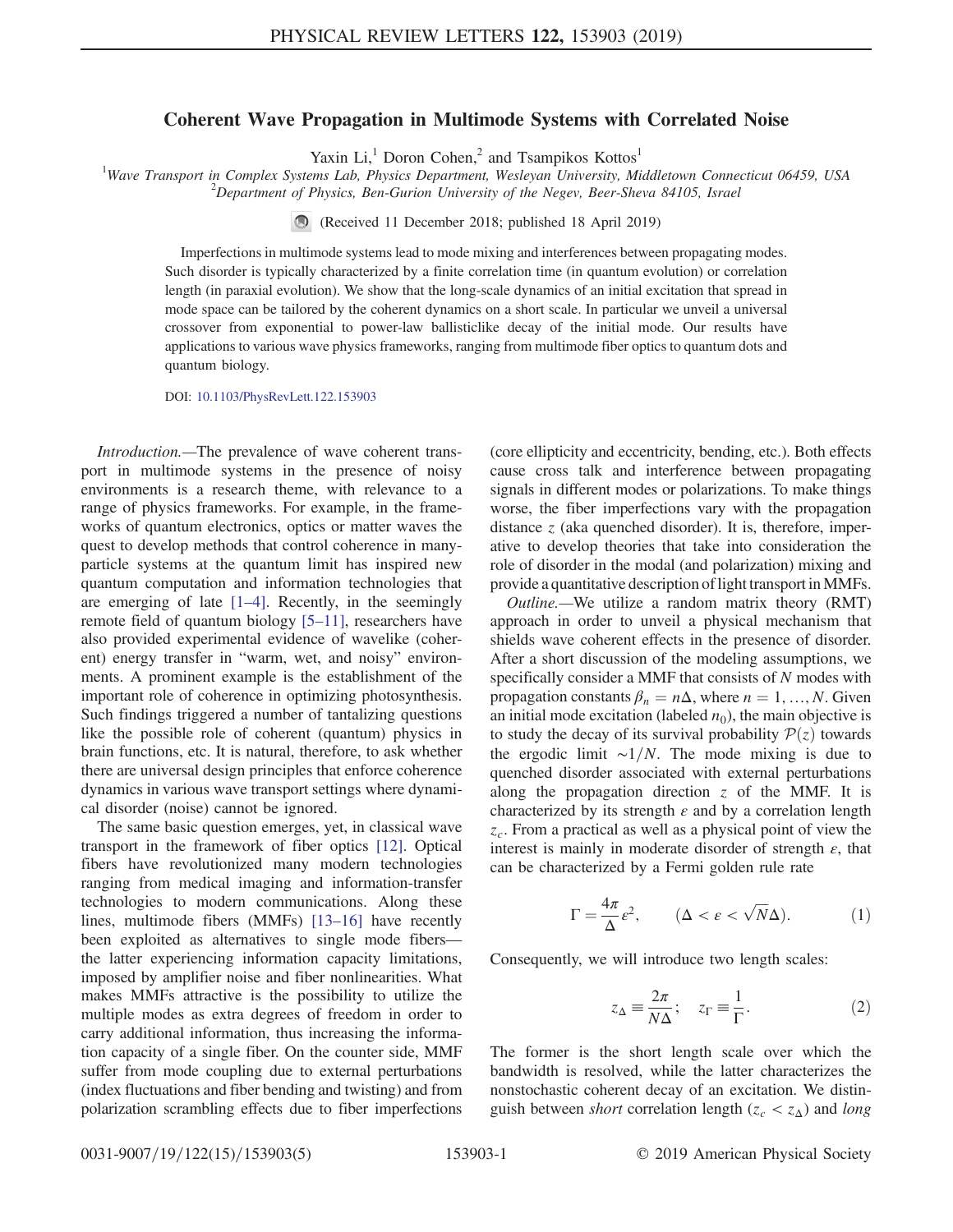<span id="page-1-0"></span>

FIG. 1. Schematics of various multimode systems in the presence of a noisy environment: (a) A MMF experiencing twists, bendings, and other forms of perturbations along the propagation direction  $z$ . (b) A multimode quantum dot (or a multimode optomechanical cavity) with an incoherently moving wall. (c) Random network of coupled mechanical oscillators (slow envelope approximation) in the presence of a noisy environment.

correlation length ( $z_c > z_\Gamma$ ). In the latter regime we discovered a ballisticlike decay  $\mathcal{P}(z) \sim 1/z$  as opposed to the exponential decay for shorter  $z_c$ . The universal nature of our RMT modeling implies that our predictions are relevant for a variety of physical systems, such as multimode cavities with rough surfaces, multilevel systems with complex topology (see Fig. [1](#page-1-0)), etc. These settings can naturally emerge in areas as diverse as mesoscopic optics, microwaves and acoustics, to matter waves, quantum electronics, and quantum biology.

RMT modeling.—The RMT approach typically uncovers the most universal properties of wave transport in complex systems, and it can therefore serve as a good starting point for the understanding of designing schemes that protect the wave nature of propagation against noise or disorder. In the present context the validity of the RMT approach, including spatial and polarization degrees of freedom, is based on a paraxial approximation: see the review in Ref. [\[15\]](#page-4-4) and some engineering-oriented publications [\[17,18\]](#page-4-5). The validity of the RMT modeling has been further established experimentally [\[19,20\]](#page-4-6). The perturbations along the propagation distance  $(z)$  of the fiber induces coupling between the  $N$  propagating modes, and therefore it is formally like the evolution in time  $(t)$  of a quantum system in N dimensional Hilbert space. Based on this formal analogy we can define the z dependent Hamiltonian  $H$  that describes the field propagation along the MMF. This Hamiltonian is represented by an  $N \times N$  matrix. In the absence of disorder the unperturbed Hamiltonian  $H = H_0$ is diagonal in the mode representation, with elements  $H_{nm} = \beta_n \delta_{n,m}$ . For simplicity we assume that the mode propagation constants are equally spaced, namely,  $\beta_n =$  $n\Delta$ , where  $n = 1, ..., N$ . In practice the mode spacing can be nonuniform, but this will not affect the general conclusions that are presented below. For example, in the Supplemental Material [\[21\]](#page-4-7) we show that a (moderate) randomization of the propagation constants has no significant effect. For simplicity of presentation we also ignore the polarization degree of freedom: we also show that its presence does not alter the general picture, apart from an abrupt 50% drop in the survival probability during the first evolution step.

The disorder.—A key observation in the analysis below is that any realistic disorder is characterized by a finite correlation distance. The z-dependent Hamiltonian can be written as  $H = H_0 + V(z)$ , where  $V(z)$  is formally analogous to the time dependent potential with some correlation function  $\langle V(z')V(z'')\rangle = C[(z'-z'')/z_c]$ . We assume that the correlation function does not have heavy tails, and therefore, in practice, the fiber can be regarded as a chain of independent segments. Each segment has length  $z_c$ . The paraxial Hamiltonian of the kth segment  $H^{(k)} = H_0 +$  $\epsilon B^{(k)}$  describes the field propagation under the influence of a constant perturbation  $B^{(k)} = (B^{(k)})^{\dagger}$ . The perturbation matrix is responsible for the mode mixing. The different  $B^{(k)}$  can be regarded as a set of statistically independent random matrices of a Gaussian unitary ensemble (GUE). For such matrix  $\langle |B|^2 \rangle = 2$ ; hence the off diagonal terms of the Hamiltonian have dispersion  $2\varepsilon^2$  and zero average. Note that this factor of 2 is reflected in the definition of Eq.  $(1)$ . The field propagation in each section k is described by the unitary matrix

$$
U^{(k)} = e^{-i(H_0 + \varepsilon B^{(k)})z_c}.\tag{3}
$$

The one step dynamics is characterized by a stochastic kernel

<span id="page-1-1"></span>
$$
P(n|n_0) = \overline{|\langle n|U^{(k)}|n_0\rangle|^2}
$$
 (4)

$$
\equiv (1 - \lambda)\delta_{n,n_0} + \lambda W(n - n_0). \tag{5}
$$

Here we averaged the one-step dynamics over realizations of the random matrix  $B^{(k)}$ . The parameter  $\lambda$  is defined as the probability that is drained from the initial mode after one step. The function  $W(n - n_0)$  describes the distribution of the probability over the other modes. The modal field amplitudes  $\Psi_n(z)$  at distance z along the MMF are determined by operating on the initial state  $\Psi_n(0) = \delta_{n,n_0}$  with an ordered sequence of  $U^{(k)}$  matrices ( $k = 1, 2, ...$ ). This multistep dynamics generates a distribution  $P_z(n|n_0)=|\Psi_n(z)|^2$ . Below we discuss how  $P_7(n|n_0)$  is related to  $P(n|n_0)$ , and what are the implications regrading the survival probability

$$
\mathcal{P}(z) \equiv P_z(n_0|n_0). \tag{6}
$$

Short correlation length.—For short segment ( $z_c < z_\Delta$ ) the probability that is transferred to each of the  $N$  modes is  $2\varepsilon^2 z_c^2$ ; hence the total probability that is drained from the initial mode is

$$
\lambda = N \times 2\varepsilon^2 z_c^2 = \frac{z_c^2}{z_\Gamma z_\Delta}.\tag{7}
$$

As long as the first term in Eq. [\(5\)](#page-1-1) dominates, successive convolutions lead to exponential decay: After the first step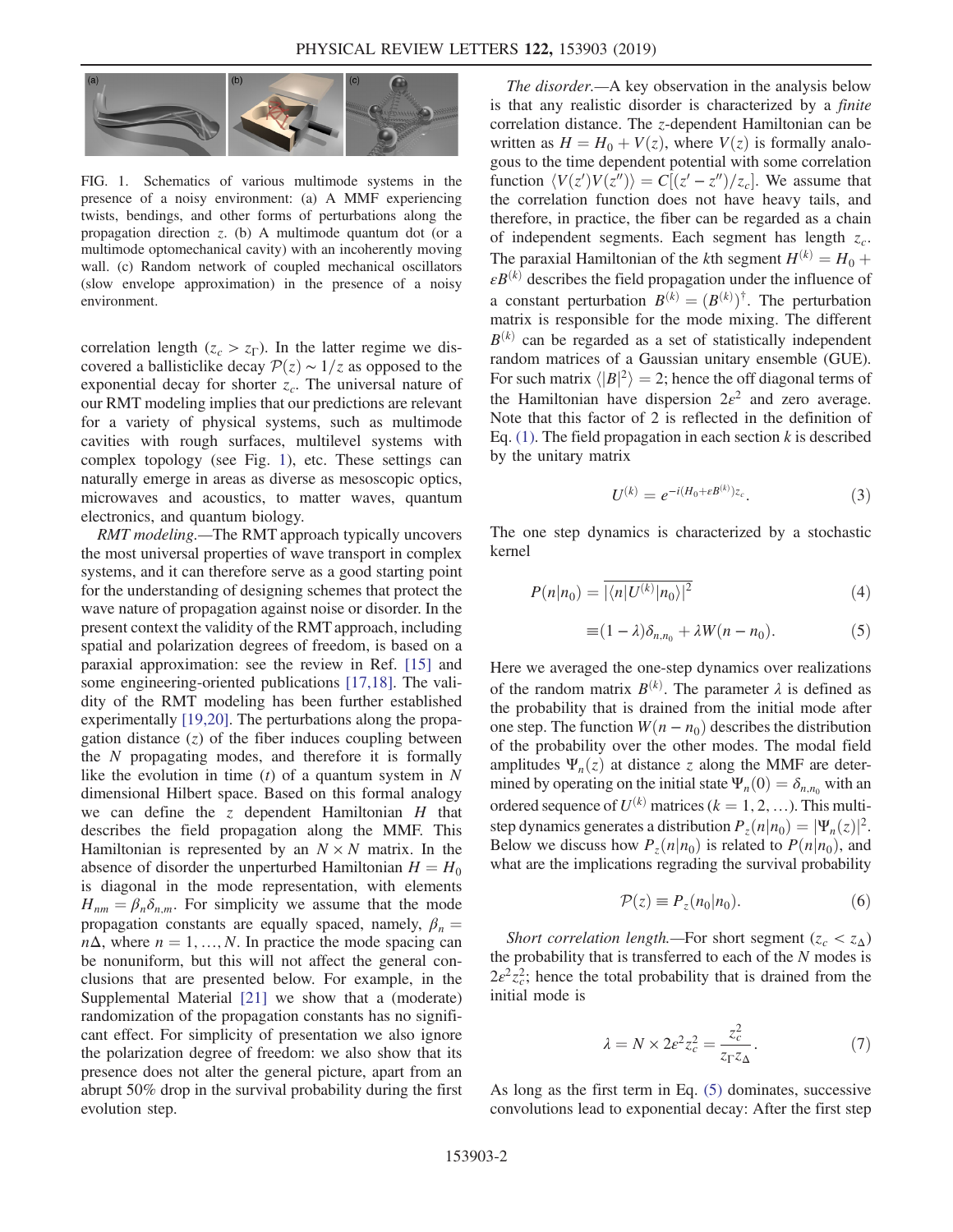<span id="page-2-0"></span>

FIG. 2. (a) The decay of the survival probability for short correlation lengths  $z_c = 0.005$ , and perturbation strength  $\varepsilon = 0.5$ . The units are chosen such that  $\Delta = 1$ . The various colored curves indicate MMFs with different number of modes  $N = 30, 100$ , 1000. The colored horizontal dashed lines indicate the ergodic value  $P(z) \approx 1/N$ . The black dashed lines indicate Eq. [\(8\).](#page-2-3) (b) The coherent spreading  $P(n|n_0)$  for  $z = z_c$ . (c) The spreading profile  $P_z(n|n_0)$  for  $z = 100z_c$ .

<span id="page-2-3"></span>the survival probability is  $(1 - \lambda)$ , which we write as  $\exp(-\tilde{\lambda})$ , where for moderate disorder [see Eq. [\(1\)](#page-0-0)]  $\tilde{\lambda} \approx$  $\lambda \ll 1$ . After  $t = z/z_c$  steps, if we neglect backflow, the survival probability is  $exp(-\lambda t)$ . Hence,

$$
\mathcal{P}(z) = \exp\left(-\frac{z_c}{z_\Delta z_\Gamma} z\right), \quad \text{for } z_c < z_\Delta. \tag{8}
$$

The above has been tested numerically using RMT modeling and was found to reproduce nicely the results of our simulations for various N values, see Fig.  $2(a)$ . In the same figure we also display the single step  $P(n|n_0)$ , and the  $P_{z}(n|n_0)$  distribution after 100 steps, see Figs. [2\(b\)](#page-2-0) and [2\(c\)](#page-2-0), respectively. In both instances the shape of the evolving distribution is dominated by a delta peak around the initial mode ( $n_0 = N/2$ ). This delta peak is gradually drained, until it attains the ergodic value  $P(z) \approx 1/N$ . Accordingly the exponential law holds as long as  $\lambda t \ll \ln(N)$ .

<span id="page-2-1"></span>Large correlation length.—For  $z_c > z_{\Gamma}$  it is well known from the study of the coherent dynamics [\[22,23\]](#page-4-8) that the initial delta peak completely dissolves, and one obtains Eq. [\(5\)](#page-1-1) with  $\lambda \sim 1$  and Lorentzian line shape

$$
W(n - n_0) = \frac{\Delta}{\pi} \frac{\Gamma}{[(n - n_0)\Delta]^2 + \Gamma^2}.
$$
 (9)

Recall that there is a formal analogy here with the time evolution of a quantum system under the influence of noise, where z is the time. Accordingly,  $\Gamma$  is the FGR rate of transitions to other levels,  $z_{\Gamma}$  of Eq. [\(2\)](#page-0-1) is the Wigner decay

<span id="page-2-2"></span>

FIG. 3. (a) The decay of the survival probability for large correlation length  $z_c = 0.32$ . The various colored curves indicate MMFs with different parameters as indicated in the figure legend. The horizontal dashed lines indicate the ergodic limit  $P(z) \approx 1/N$ . The blue dashed line indicates Eq. [\(10\)](#page-2-4). (b) The coherent spreading  $P(n|n_0)$  for  $z = z_c$ . (c) The spreading profile  $P_z(n|n_0)$  for  $z = 5z_c$ . In both (b) and (c) the parameters are  $\Delta = 0.5$ ,  $\varepsilon = 1$ , and  $N = 2000$  while the red dashed line indicates the Lorentzian of Eq. [\(9\).](#page-2-1)

time, and Eq. [\(9\)](#page-2-1) is the Wigner Lorentzian [\[24\].](#page-4-9) This line shape is obtained after distance  $z_{\Gamma}$ . After a larger distance  $z_c > z_{\Gamma}$  the line shape does not change, but the phases of the wave function are further randomized. It follows that the coherent evolution over successive segments can be approximated as a convolution of  $W(n' - n'')$  kernels. We therefore get effectively stochastic evolution. But this stochastic evolution does not obey the central limit theorem. It is of the Levy-flight type because the Lorentzian does not have a finite second moment. Successive convolutions of  $t = z/z_c$  Lorentzians give a wider Lorentzian of width  $\Gamma t$ . It follows from Eq. [\(9\)](#page-2-1) that the survival provability decays in a ballisticlike fashion:

<span id="page-2-4"></span>
$$
\mathcal{P}(z) = 2 \frac{z_{\Gamma} z_c}{N z_{\Delta} z}, \quad \text{for } z_c > z_{\Gamma}. \tag{10}
$$

The above picture is nicely confirmed by our numerical analysis using RMT modeling. In Fig. [3\(a\)](#page-2-2) we report our findings for the survival probability for various mode sizes N, and perturbation strengths  $\varepsilon$ . In Fig. [3\(b\)](#page-2-2) we also report the Lorentzian waveform at the end of the coherent evolution  $z = z_c$ . The robustness of the Lorentzian shape Eq. [\(9\)](#page-2-1) against the dynamical disorder is further confirmed in Fig. [3\(c\)](#page-2-2) where we plot  $P_z(n|n_0)$  after 5 segments.

Intermediate correlation length.—Consider  $z_{\Delta} < z_c < z_\Gamma$ . In this case, the initial spreading is dictated by a Fermi golden rule (FGR) type picture. Namely, the probability that is transferred to each of the modes within the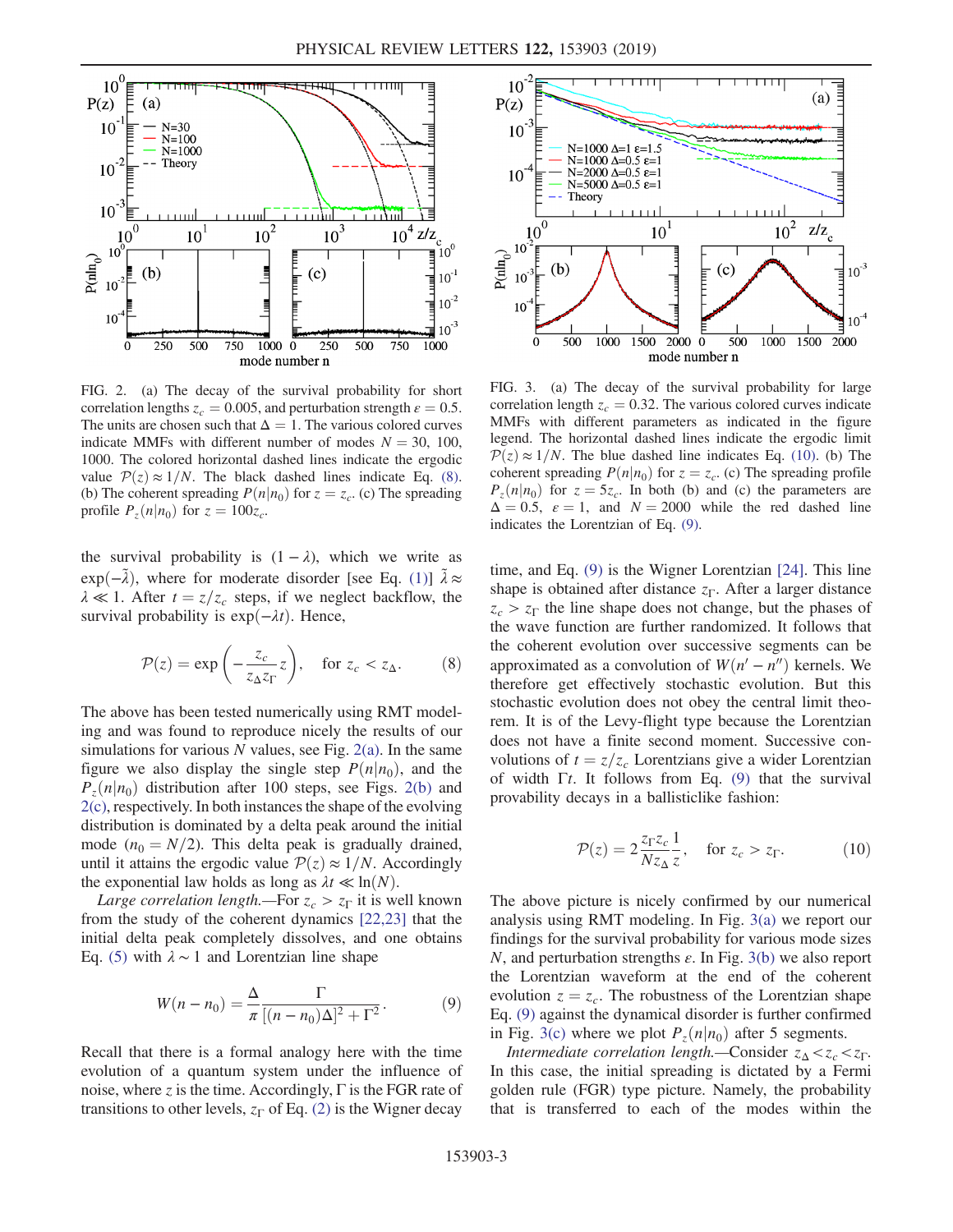<span id="page-3-1"></span>

FIG. 4. (a) The decay of the survival probability for intermediate correlation length  $z_c = 1$ , and perturbation strength  $\varepsilon = 0.05$ . The units are chosen such that  $\Delta = 1$ . The various colored curves indicate MMFs with different numbers of modes  $N = 10$ , 100, 1000. The colored horizontal dashed lines indicate the ergodic limit  $P(z) \approx 1/N$ . The brown dashed line indicates the FGR exponential decay Eq. [\(12\)](#page-3-0), while the blue dashed line indicates the power-law decay Eq. [\(10\)](#page-2-4). (b) The coherent spreading  $P(n|n_0)$  for  $z = z_c$ . (c) The spreading profile  $P_{z}(n|n_0)$  for  $z = 1000z_c$ . In both (b) and (c) the parameters are  $\Delta = 1$ ,  $\varepsilon = 0.05$ , and  $N = 1000$  while the red dashed line indicates the Lorentzian of Eq. [\(9\).](#page-2-1)

unresolved bandwidth  $2\pi/z_c$  is  $(\varepsilon z_c)^2$ ; hence the total probability that is drained from the initial mode is

$$
\lambda = \Gamma z_c. \tag{11}
$$

The analysis proceeds as in the discussion of the short correlation scale, just with this different expression for  $\lambda$ . Namely, as long as the first term in Eq. [\(5\)](#page-1-1) dominates, successive convolutions lead to exponential decay  $exp(-\lambda t)$  with  $t = z/z_c$ . Consequently, we obtain a result that is independent of  $z_c$ , namely,

<span id="page-3-0"></span>
$$
\mathcal{P}(z) = \exp\left[-\frac{1}{z_{\Gamma}}z\right], \quad \text{for } z_{\Delta} < z_c < z_{\Gamma}. \tag{12}
$$

Equation [\(12\)](#page-3-0) compares nicely with the numerical simulations using RMT modeling, see Fig. [4\(a\).](#page-3-1) Notice that as opposed to Eq. [\(8\)](#page-2-3), now the decay rate does not involve the number of modes of the system  $N$  and neither depends on  $z_c$ . At the same time the envelope of the evolving waveform acquires Lorentzian-like tails spilled all over the N modes, see Fig. [4\(b\).](#page-3-1) Nevertheless, the dominant component of the waveform is centered at the initial mode  $n_0$ . For larger propagation distances  $z > z_\Gamma$ , the FGR decay law Eq. [\(12\)](#page-3-0) ceases to apply. Instead, either the waveform reaches an ergodic distribution [see the black line in Fig. [4\(a\)](#page-3-1), corresponding to  $N = 10$  or (in the case of large number of modes  $N$ ) it continues spreading, albeit with a different form. Specifically, the previous argument associated with the robustness of the Lorentzian waveform against noise takes over, and we recover the physics that led us to Eqs.  $(9)$ ,  $(10)$ , see Figs.  $4(a)$ ,  $4(c)$ .

Strong disorder, diffusive decay.—So far we have discussed weak disorder. We now turn to discuss briefly the strong disorder regime  $(\varepsilon > \sqrt{N}\Delta)$ . The scenario for short  $z_c$  is formally the same as that of the "short correlation" analysis, leading to an exponential decay. But if  $z_c$  exceeds  $z_N = 1/(\sqrt{N}\epsilon)$  the probability is drained from the initial mode, and the distribution becomes ergodic with  $P(z) \approx 1/N$ . At this stage one wonders why the naively expected diffusive decay does not appear. Are we missing something in the analysis? The answer is that the analysis so far has assumed B that looks like a full GUE matrix. But in a more general circumstance  $B$  might have a finite bandwidth  $b \ll N$ . The analysis for the weak disorder regime still holds but with N replaced by b. In contrast, in the strong disorder regime, it is well known [\[22\]](#page-4-8) that the saturation profile is not a Lorentzian. Rather, if  $z_c$  is long enough, the saturation profile is exponentially localized over  $\xi = b^2$  modes. Such a saturation profile has a finite second moment. Consequently, the same argumentation as in the "long correlation regime" implies that the width of the distribution evolves as  $\xi \sqrt{t}$ , where  $t = z/z_c$  is the number of steps. This leads to the conclusion that the survival provability decays in a diffusivelike fashion:

$$
\mathcal{P}(z) \approx \frac{1}{b^2} \sqrt{\frac{z_c}{z}}.
$$
\n(13)

Because of lack of space, we defer a more detailed discussion of other results and a thorough analysis of the decay of the survival probability for the more realistic case where  $b \ll N$  to a later publication [\[25\].](#page-4-10)

Summary.—We have illuminated the interplay between the short time coherent evolution and the longtime stochastic spreading in multimode systems. The correlation scale  $z_c$  of a disordered environment determines the crossover from an exponential decay to diffusivelike or ballisticlike decay. The latter is due to a Levy-type spreading which is implied by convolution of Lorentzian kernels. We would like to highlight, once again, the novelty of the analysis of the large correlation length regime, leading to Eq. [\(10\)](#page-2-4). It delivers the message that Levy-flight type dynamics is generically expected once the finite correlation of the disorder is taken into account. This should be contrasted with the exponential decay in the FGR regime (for intermediate correlation scale), which is demonstrated for the first time in the present context, but it is not novel in the traditional quantum context of time dependent dynamics. Our results have been formulated using a universal RMT modeling. A future direction that we currently pursue [\[25\]](#page-4-10) is to design